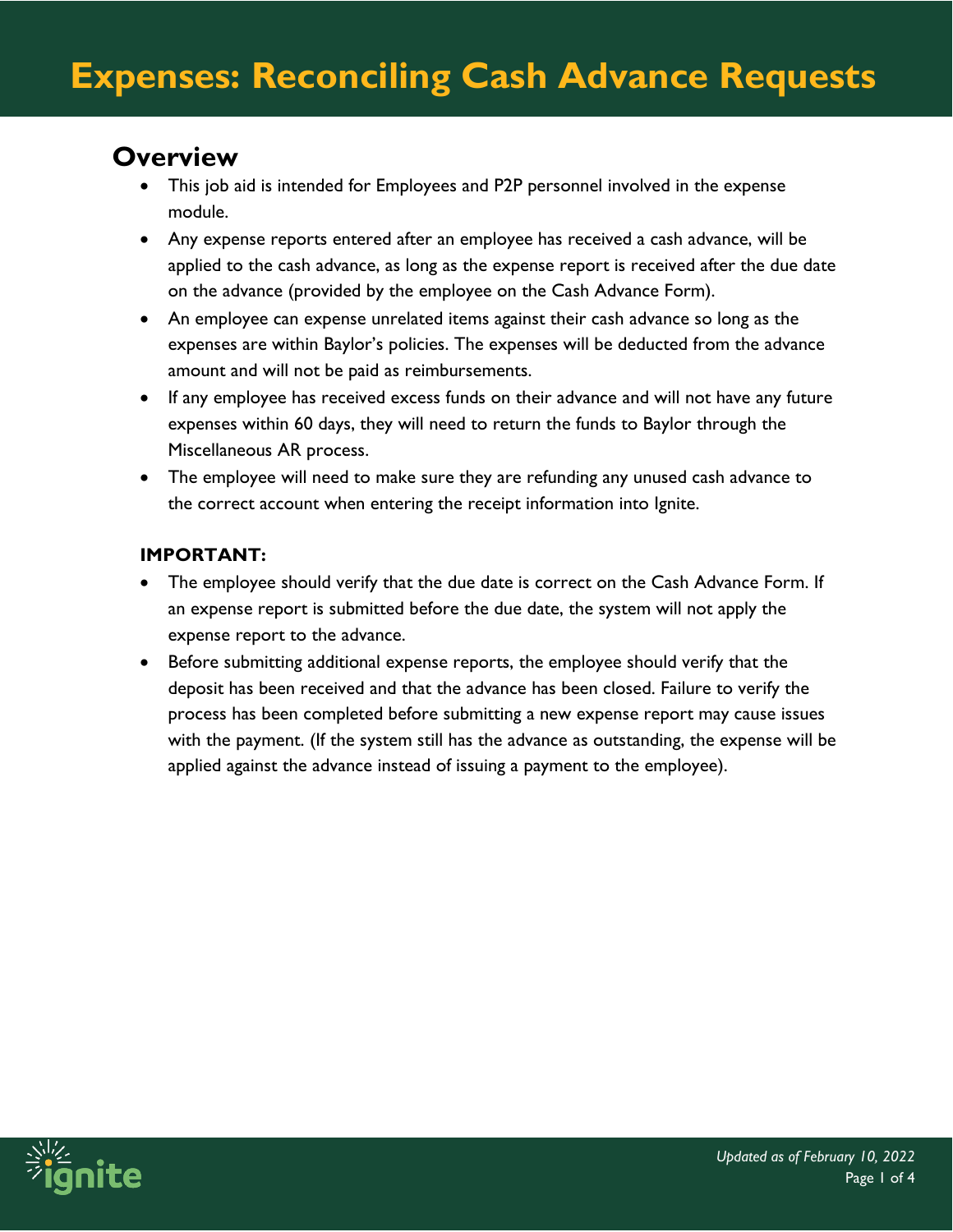# **Expenses: Reconciling Cash Advance Requests**

## **1. Employee – Reconciling Cash Advance Expenses**

1. An employee will reconcile their cash advance by creating an expense report to account for the expenses that the advance was spent on (see job aid Creating Expense Reports for more information on how to create an expense report).

After the cash advance has been paid and has reached the due date (listed on the Cash Advance Form), the system will apply any expense reports submitted by the employee to the outstanding balance of the oldest outstanding cash advance.

Employees will not receive a reimbursement until the full amount of the cash advance has been either expensed or the excess advance amount has been returned.

To view information on available cash advances, first navigate to the **Expenses** work area, then the click the **Cash Advance** icon (briefcase):

|                   | Cash Advances<br>Owner                        | $\checkmark$           | ≎                         |
|-------------------|-----------------------------------------------|------------------------|---------------------------|
| $\Box$            | Actions $\sim$<br><b>Request Cash Advance</b> |                        | See A                     |
| $\blacksquare$    | ADV000226347847 - Group Travel                | Trip starts 11/29/2021 | 1,000.00 USD<br>Submitted |
| Ġ<br>$\mathbb{Q}$ |                                               |                        |                           |

2. To view information about a specific advance that has been paid, click the advance number to view advance details.

| <b>Request Cash Advance</b><br>Actions $\blacktriangledown$ |                     |                   |  |  |
|-------------------------------------------------------------|---------------------|-------------------|--|--|
| ADVEXP0022288775 Student Meal Per Diems<br>2 days overdue   | Trip starts 3/30/20 | 5,000.00 USD paid |  |  |
| ADVEXP0021753862 - Baseball Competition                     | Trip starts 3/2/20  | 4,000.00 USD paid |  |  |

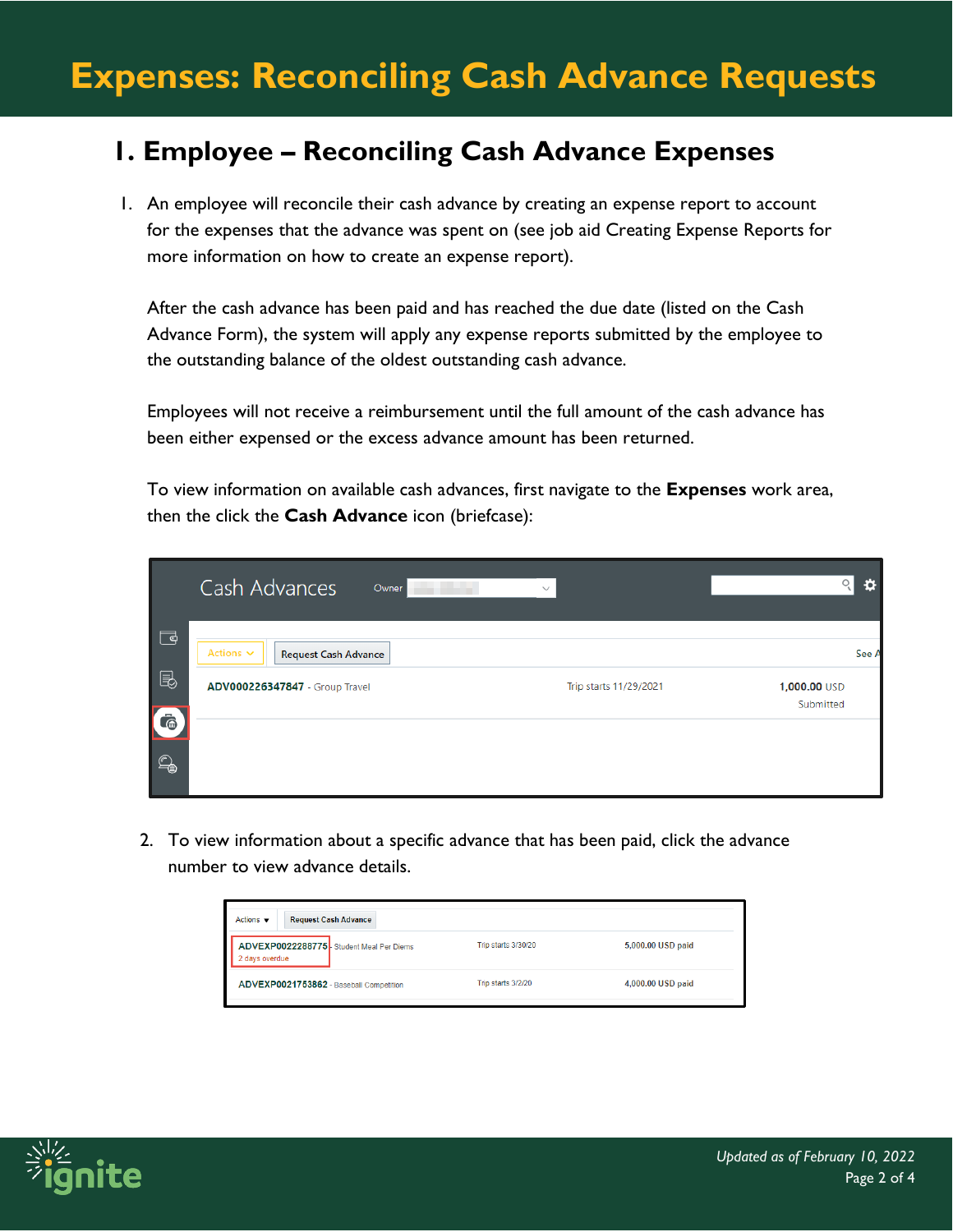## **Expenses: Reconciling Cash Advance Requests**

3. Once the Cash Advance has been opened, the following is visible:

| Cash Advance: ADVEXP0022288775 |                                     |  |  |
|--------------------------------|-------------------------------------|--|--|
|                                |                                     |  |  |
|                                | Advance Number ADVEXP0022288775     |  |  |
|                                | Status Overdue 2 days overdue       |  |  |
|                                | Purpose Student Meal Per Diems      |  |  |
| <b>Advance Type Travel</b>     |                                     |  |  |
| Advance Amount 5,000.00 USD    |                                     |  |  |
| Advance Balance 5,000.00 USD   |                                     |  |  |
| Trip Start Date 3/30/20        |                                     |  |  |
| Trip End Date 4/3/20           |                                     |  |  |
| Due Date 3/30/20               |                                     |  |  |
|                                | Attachment Travel Advance Draft.pdf |  |  |
|                                | Location San Antonio                |  |  |

- a. **Advance Number** This is the system generated number for the cash advance.
- b. **Status** Will be listed as:
	- i. Pending manager approval (request is waiting on line manager approval).
	- ii. Pending auditor approval (request is waiting on auditor approval).
	- iii. Paid (Funds have been disbursed to employee).
	- iv. Overdue (Current date exceeds report due date for reconciliation). **Note**: this field is based on the due date (entered by the expense auditor), the due date is the date that an employee is able to apply expenses against their cash advance. Reports must be reconciled within 90 days of the due date.
- c. **Purpose** Purpose that employee entered for the advance.
- d. **Advance Type** Either Travel or Non Travel.
- e. **Advance Amount** Total amount of advance.
- f. **Advance Balance** Remaining amount of advance outstanding.
- g. **Trip Start and End Dates** Dates of trip entered by employee.
- h. **Due Date** Date entered after which advance can be reconciled. **\*Note**: Any expenses entered before this date will not be applied to the cash advance.
- i. **Attachment** Advance request form entered by employee.
- j. **Location** Location entered by employee.